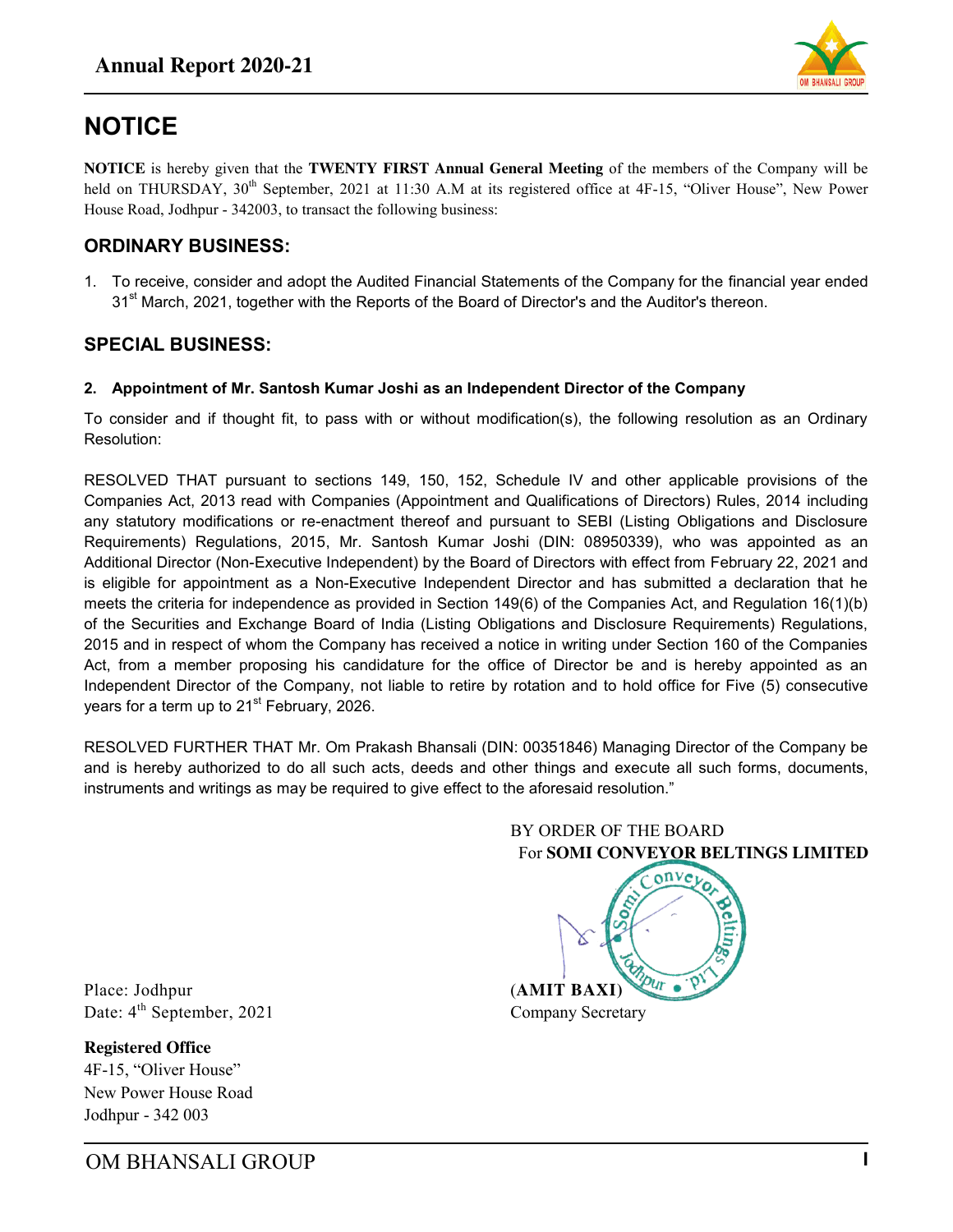

## **NOTES:**

- 1. **A MEMBER ENTITLED TO ATTEND AND VOTE AT THE MEETING IS ENTITLED TO APPOINT PROXY/PROXIES TO ATTEND AND VOTE INSTEAD OF HIMSELF/HERSELF AND THE PROXY/PROXIES NEED NOT BE A MEMBER OF THE COMPANY.THE INSTRUMENT APPOINTING THE PROXY IN ORDER TO BE EFFECTIVE SHOULD BE DULY STAMPED, COMPLETED, SIGNED AND DEPOSITED AT THE REGISTERED OFFICE OF THE COMPANY NOT LESS THAN FORTY-EIGHT (48) HOURS BEFORE THE TIME FOR HOLDING THE MEETING.** 
	- a) As per Section 105 of the Companies Act, 2013 and Rule 19, Sub-Rule (2) of the Companies (Management and Administration) Rules, 2014, a person can act as proxy on behalf of members not exceeding fifty (50) and holding in the aggregate not more than 10% (Ten percent) of the total share capital of the Company carrying voting rights.
	- b) Provided that a member holding more than ten percent, of the total share capital of the company carrying voting rights may appoint a single person as proxy and such person shall not act as proxy for any other person or shareholder.
	- c) If the appointer is a corporation, the proxy must be executed under seal or the hand of its duly authorized officer or attorney.
	- d) During the period beginning 24 hours before the time fixed for the commencement of the meeting and ending with the conclusion of the meeting, a member would be entitled to inspect the proxies lodged with the Company, at any time during the business hours of the Company, provided that not less than three days of notice in writing is given to the Company.
	- e) A Proxy form is annexed to this Report, Proxies submitted on behalf of the companies, societies etc., must be supported by an appropriate resolution/authority, as may be applicable.
- 2. A shareholder or his proxy will be required to produce at the entrance of the Meeting Hall, the Attendance Slip sent herewith duly completed and signed. Neither photocopies nor torn/mutilated Attendance Slips will be accepted. The Validity of the Attendance Slip will, however, be subject to the Shareholder continuing to hold shares on the date of meeting.
- 3. Members are informed that in case of joint holders attending the meeting, only such joint holder who is higher in the order of name will be entitled to vote.
- 4. The Register of Members and Share Transfer Books of the Company will remain closed from Friday, 24TH September, 2021 to Thursday, 30th September, 2021 (both days inclusive) for annual closing.
- 5. Members, who have not encashed dividend warrant(s) for the Financial Year ending 31st March, 2016 and 31st March, 2018 are requested to seek issue of duplicate warrant(s) by writing to the Company or the Company"s RTA, immediately.
- 6. Pursuant to the provisions of Section 124 and 125 of the Companies Act, 2013 and the Investor Education and Protection Fund Authority (Accounting, Audit, Transfer and Refund) Rules, 2016, ("Rules") all shares on which dividend has not been paid or claimed for seven consecutive years or more shall be transferred to the DEMAT Account of the IEPF Authority after complying with the procedure laid down under the Rules.
- 7. The details of the unclaimed dividends are available on the Company"s website at www.somiinvestor.com and Ministry of Corporate Affairs at www.mca.gov.in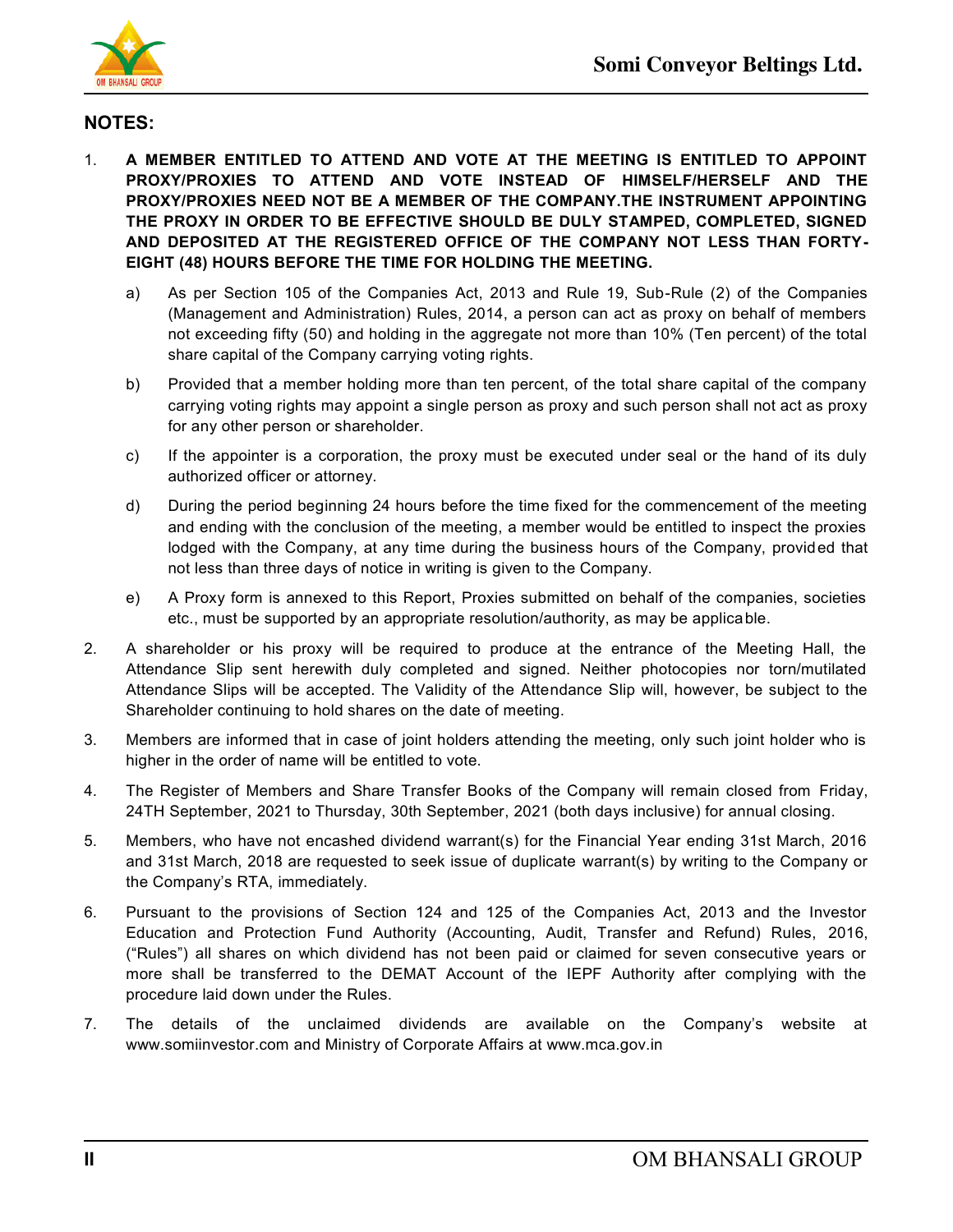

- 8. It is in the Members interest to claim any un-encashed dividends and for future, opt for National Electronic Clearance System (NECS)/ National Automated Clearing House (NACH), so that dividends paid by the Company are credited to the investor's account on time.
- 9. SEBI has mandated the submission of Permanent Account Number (PAN) for participating in the securities market, deletion of name of deceased holder, transmission/transposition of shares. Members are requested to submit the PAN details to their Depository Participant (DP) in case of holdings are in dematerialized form or to Universal Capital Securities Pvt. Ltd. in case of holdings in physical form, mentioning your correct reference folio number. As per the SEBI (Listing Obligations and Disclosure Requirements) Regulations, 2015, for registration of transfer of shares, the transferee(s) as well as transferor(s) shall furnish a copy of their PAN card to Universal Capital Securities Pvt. Ltd.
- 10. As per the provisions of Section 72 of the Act and Rule 19(1) of the Companies (Share Capital and Debentures) Rules, 2014, Members holding shares in physical form may file nomination in the prescribed Form SH-13 with Universal Capital Securities Pvt. Ltd. In respect of shares held in demat form, the nomination form may be filed with the respective DP.
- 11. SEBI Notification No. SEBI/LAD-NRO/GN/2018/24 dated 8th June 2018 and further amendment vide Notification No. SEBI/LAD-NRO/GN/2018/49 dated 30th November 2018 requests for effecting transfer of Securities (except in case of transmission or transposition of securities) shall not be processed from 1st April 2019 unless the securities are held in the dematerialised form with the depositories. Therefore, Members are requested to take action to dematerialise the Equity Shares of the Company, promptly. Members holding shares in physical form are requested to consider converting their holding to dematerialized form to eliminate all risks associated with physical shares. Members can contact Universal Capital Securities Pvt. Ltd. for assistance in this regard.
- 12. Members holding shares in dematerialised form are requested to intimate all changes pertaining to their bank details, mandates, nominations, power of attorney, change of address, change of name, e-mail address, contact numbers, etc., to their DP only. Changes intimated to the DP will then be automatically reflected in the Company"s records which will help the Company and Universal Capital Securities Pvt. Ltd. to provide efficient and better services. Members holding shares in physical form are requested to intimate such changes to Universal Capital Securities Pvt. Ltd.
- 13. Documents referred to in the Notice are open for Inspection at the Registered Office of the Company on all working days between 11:00 AM to 1:00 PM up to the date of Annual General Meeting and will also be available for inspection at the meeting.
- 14. Universal Capital Securities Pvt. Ltd. is our Registrar and Share Transfer Agent. All the investor related communication may be addressed to them at their following address:

#### **UNIVERSAL CAPITAL SECURITIES PRIVATE LIMITED**

C 101, 247 Park, LBS Road, Vikhroli West, Mumbai – 400083. Tel Nos. : (022) 28207203-05; Fax No. : (022) 28207207

- 15. An Explanatory Statement pursuant to Section 102 of the Companies Act, 2013 relating to the Special Business to be transacted at the Annual General Meeting is annexed hereto.
- 16. The statement setting out the material facts pursuant to Section 102 of the Act concerning the Special Business in the Notice is annexed hereto and forms part of this Notice. The relevant details as required under Regulation 36(3) of SEBI (Listing Obligations and Disclosure Requirements) Regulations, 2015 and Secretarial Standard on General Meetings issued by The Institute of Company Secretaries of India as approved by the Central Government, of the persons seeking appointment/reappointment as Directors, is also annexed to this Notice.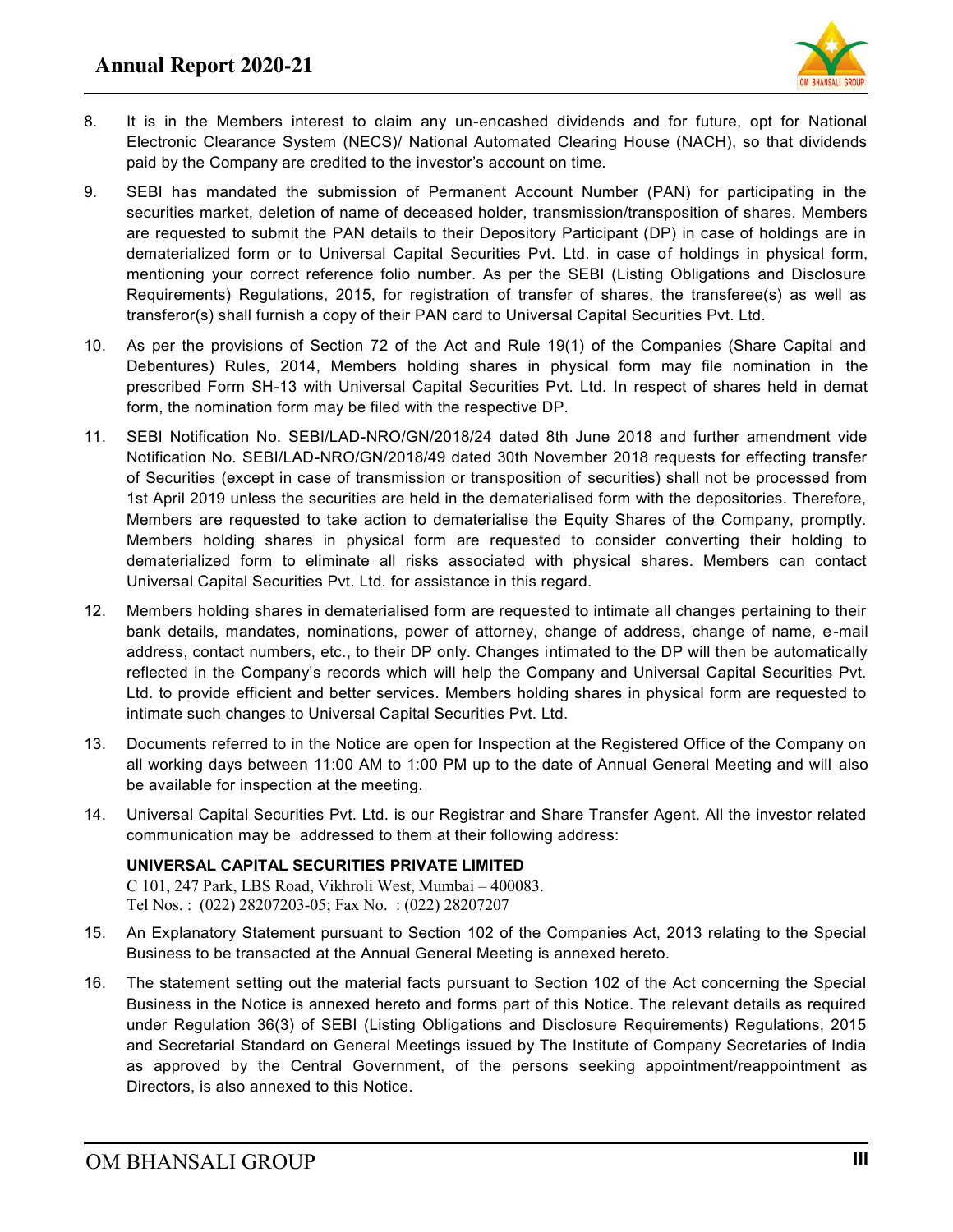

- 17. Electronic copy of the Annual Report for 2020-21 is being sent to all the members whose email IDs are registered with the Company/Depository Participants for communication purposes unless any member has requested for a hard copy of the same.
- 18. SEBI vide Circular No. SEBI/HO/CFD/CMD2/CIR/P/2021/11 dated 15th January, 2021 read with Circular No. SEBI/HO/CFD/CMD1/CIR/P/2020/79 dated 12th May, 2020, has dispensed with the requirement of sending physical copies of Annual Report to the Members under Regulation 36(1)(b)&(c) of the SEBI Listing Regulations till 31st December, 2021.

In compliance with the MCA Circulars and SEBI Circular dated January 15, 2021 read with Circular dated May 12, 2020, Notice of the AGM along with the Annual Report 2020-21 is being sent only through electronic mode to those Members whose e-mail address is registered with the Company/ Depository Participants. Members may note that the Notice and Annual Report 2020-21 will also be available on the Company"s website www.somiinvestor.com, website of the Stock Exchanges, that is, BSE Limited at [www.bseindia.com](http://www.bseindia.com/) & NSE India Limited at [www.nseindia.com](http://www.nseindia.com/) and at the registered office of the company for inspection during normal business hours on working days.

- 19. The Companies Act, 2013 in line with the measures undertaken by the Ministry of Corporate Affairs for promotion of Green initiative has introduced enabling provisions for sending notice of the meeting and other shareholder correspondence through electronic mode. Members holding shares in physical mode are requested to register their e-mail ID"s with the company or its RTA and Members holding shares in demat mode are requested to register their e-mail ID"s with their respective Depository Participants (DPs), if there is any change in the e-mail ID already registered with the Company.
- 20. In compliance with Section 108 of the Companies Act, 2013, Rule 20 of the Companies (Management and Administration) Rules, 2014, as substituted by the Companies (Management and Administration) Amendment, Rules 2015, and Regulation 44 of the SEBI (Listing Obligations and Disclosure Requirements) Regulations, 2015, the Company has provided a facility to the members to exercise their votes electronically. The facility for voting through ballot paper will also be made available at the AGM and members attending the AGM, who have not already cast their votes by e-voting. They shall be able to exercise their right at the AGM through ballot paper. Members who have cast their votes by e-voting prior to the AGM may attend the AGM but shall not be entitled to cast their votes again. **The instructions for evoting are annexed to the Notice.**
- 21. Voting rights shall be reckoned on the paid-up value of shares registered in the name of the member / beneficial owner (in case of electronic shareholding) as on the cut-off date i.e. September 23, 2021.
- 22. **A person, whose name is recorded in the register of members or in the register of beneficial owners maintained by the depositories as on the cut-off date, i.e. September 23, 2021 only shall be entitled to avail the facility of remote e-voting / through Poll Paper at the Annual General Meeting.**

#### **The instructions for members voting electronically are as under:**

- (i) The remote e-voting period commences on Friday,  $27<sup>th</sup>$  September, 2021 at 9:00 am and ends on  $29<sup>th</sup>$ September, 2021 at 5:00 pm. During this period, members of the Company holding shares either in physical form or in dematerialized form, as on the cut-off date i.e.  $23<sup>rd</sup>$  September, 2021 may cast their vote by remote e-voting. The remote e-voting module shall be disabled by CDSL for voting thereafter. Once the vote on a resolution is cast by the member, the member shall not be allowed to change it subsequently.
- (ii) Shareholders who have already voted prior to the meeting date would not be entitled to vote at the meeting venue.
- (iii) Pursuant to SEBI Circular No. SEBI/HO/CFD/CMD/CIR/P/2020/242 dated 09.12.2020, under Regulation 44 of Securities and Exchange Board of India (Listing Obligations and Disclosure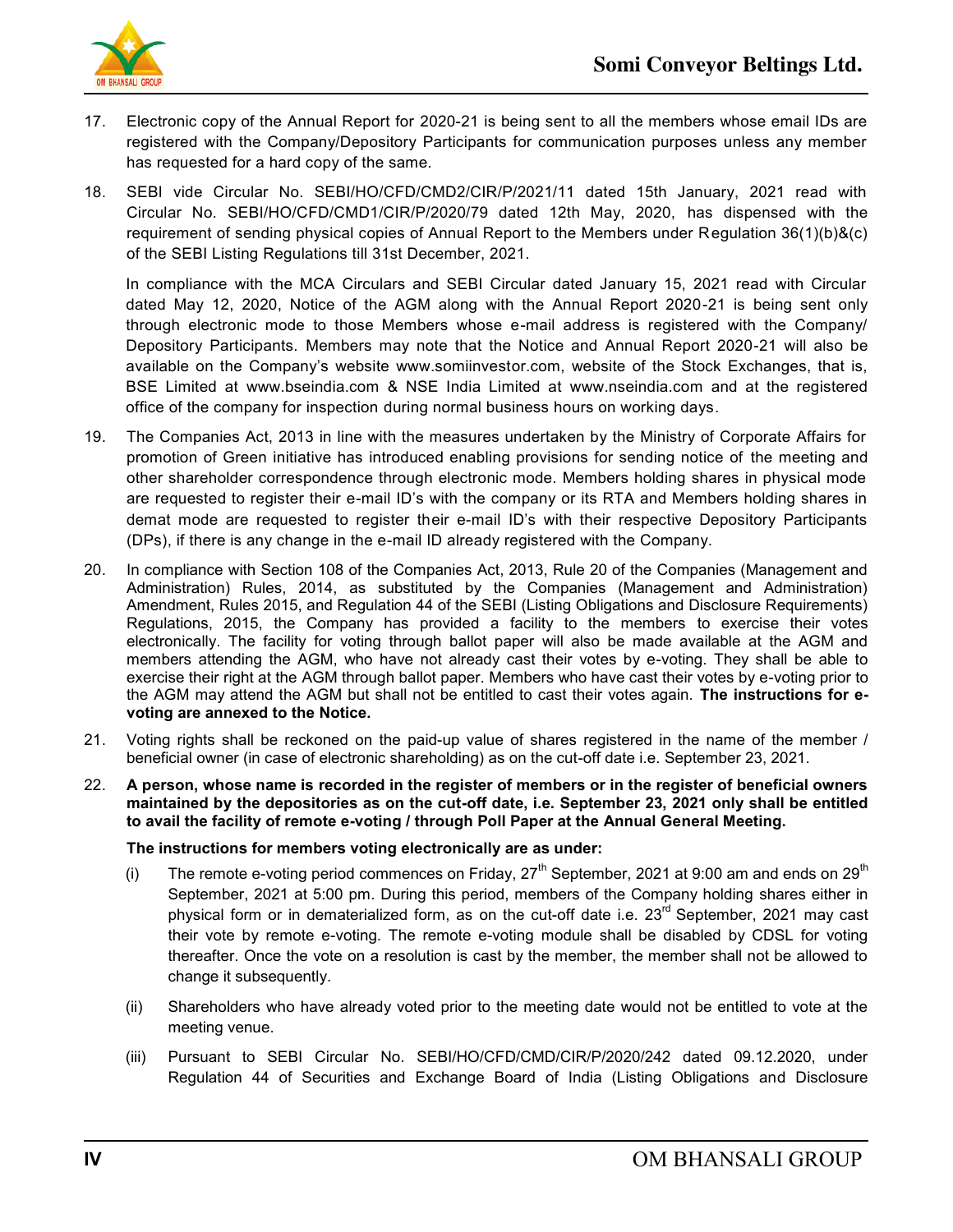

Requirements) Regulations, 2015, listed entities are required to provide remote e-voting facility to its shareholders, in respect of all shareholders" resolutions. However, it has been observed that the participation by the public non-institutional shareholders/retail shareholders is at a negligible level.

Currently, there are multiple e-voting service providers (ESPs) providing e-voting facility to listed entities in India. This necessitates registration on various ESPs and maintenance of multiple user IDs and passwords by the shareholders.

In order to increase the efficiency of the voting process, pursuant to a public consultation, it has been decided to enable e-voting to all the demat account holders, by way of a single login credential, through their demat accounts/ websites of Depositories/ Depository Participants. Demat account holders would be able to cast their vote without having to register again with the ESPs, thereby, not only facilitating seamless authentication but also enhancing ease and convenience of participating in e-voting process.

(iv) In terms of SEBI circular no. SEBI/HO/CFD/CMD/CIR/P/2020/242 dated December 9, 2020 on e-Voting facility provided by Listed Companies, Individual shareholders holding securities in demat mode are allowed to vote through their demat account maintained with Depositories and Depository Participants. Shareholders are advised to update their mobile number and email Id in their demat accounts in order to access e-Voting facility.

Pursuant to above said SEBI Circular, Login method for e-Voting for Individual shareholders holding securities in Demat mode is given below:

| Type of<br>shareholders                                              | <b>Login Method</b>                                                                                                                                                                                                                                                                                                                                                                                                                                                                                                                                                                                      |
|----------------------------------------------------------------------|----------------------------------------------------------------------------------------------------------------------------------------------------------------------------------------------------------------------------------------------------------------------------------------------------------------------------------------------------------------------------------------------------------------------------------------------------------------------------------------------------------------------------------------------------------------------------------------------------------|
| Individual<br>Shareholders<br>holding<br>securities in<br>Demat mode | Users who have opted for CDSL Easi / Easiest facility, can login through their<br>1)<br>existing user id and password. Option will be made available to reach e-Voting<br>page without any further authentication. The URL for users to login to Easi/Easiest<br>are https://web.cdslindia.com/myeasi/home/login or visit www.cdslindia.com<br>and click on Login icon and select New System Myeasi.                                                                                                                                                                                                     |
| with CDSL                                                            | After successful login the Easi / Easiest user will be able to see the e-Voting option<br>(2)<br>for eligible companies where the evoting is in progress as per the information<br>provided by company. On clicking the evoting option, the user will be able to see<br>e-Voting page of the e-Voting service provider for casting your vote during the<br>remote e-Voting period. Additionally, there is also links provided to access the<br>system of all e-Voting Service Providers i.e. CDSL/NSDL/KARVY/LINKINTIME, so<br>that the user can visit the e-Voting service providers' website directly. |
|                                                                      | If the user is not registered for Easi/Easiest, option to register is available at<br>3)<br>https://web.cdslindia.com/myeasi/Registration/EasiRegistration                                                                                                                                                                                                                                                                                                                                                                                                                                               |
|                                                                      | Alternatively, the user can directly access e-Voting page by providing Demat<br>4)<br>Account Number and PAN No. from a e-Voting link available on<br>www.cdslindia.com home page. The system will authenticate the user by<br>sending OTP on registered Mobile & Email as recorded in the Demat Account.<br>After successful authentication, user will be able to see the e-Voting option where<br>the evoting is in progress and also able to directly access the system of all e-<br>Voting Service Providers.                                                                                        |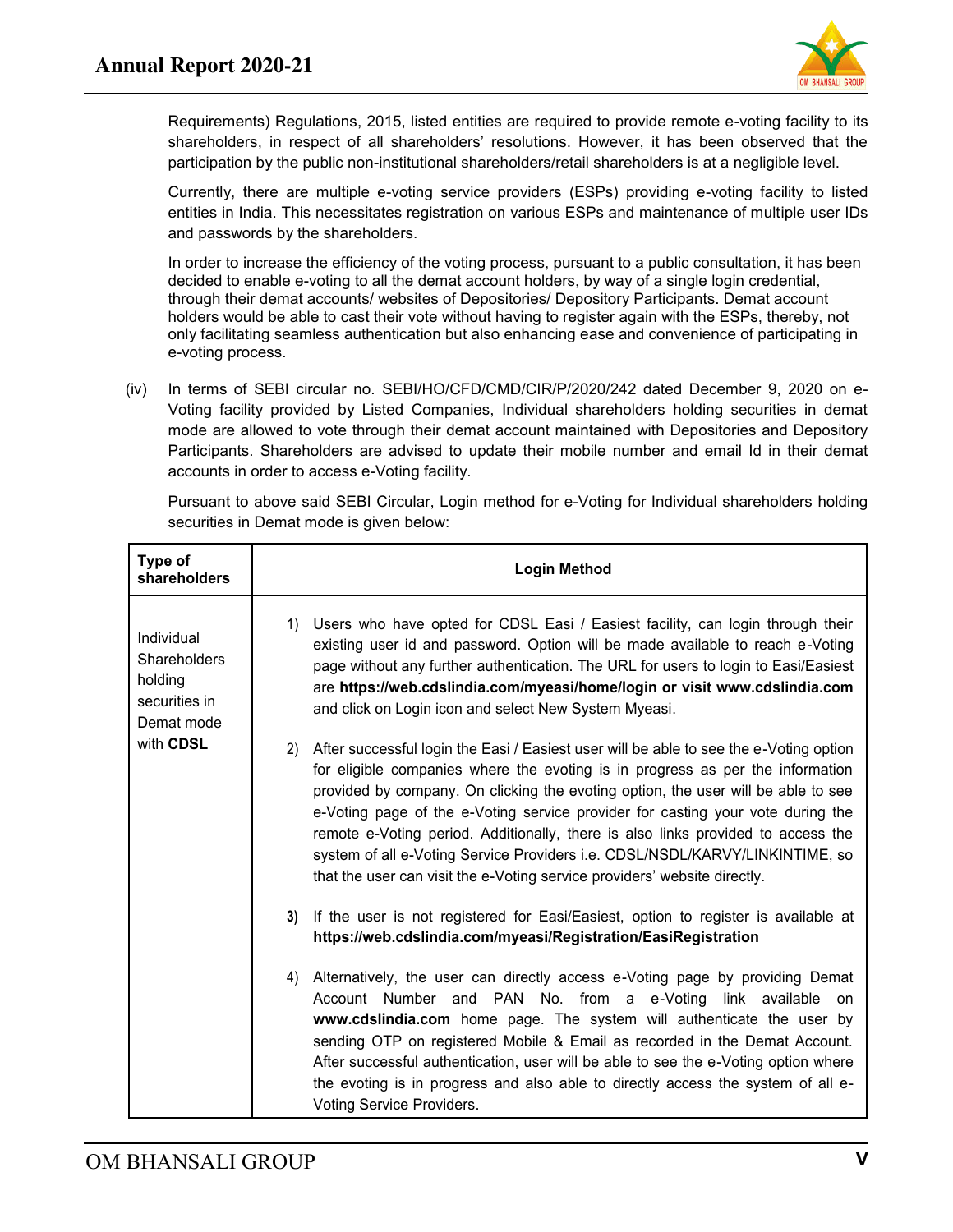

| Individual<br>Shareholders<br>holding<br>securities in<br>demat mode<br>with NSDL                                           | If you are already registered for NSDL IDeAS facility, please visit the e-Services<br>1)<br>website of NSDL. Open web browser by typing the following URL:<br>https://eservices.nsdl.com either on a Personal Computer or on a mobile. Once<br>the home page of e-Services is launched, click on the "Beneficial Owner" icon<br>under "Login" which is available under 'IDeAS' section. A new screen will open.<br>You will have to enter your User ID and Password. After successful authentication,<br>you will be able to see e-Voting services. Click on "Access to e-Voting" under e-<br>Voting services and you will be able to see e-Voting page. Click on company name<br>or e-Voting service provider name and you will be re-directed to e-Voting service<br>provider website for casting your vote during the remote e-Voting period.<br>2) If the user is not registered for IDeAS e-Services, option to register is available at |
|-----------------------------------------------------------------------------------------------------------------------------|-----------------------------------------------------------------------------------------------------------------------------------------------------------------------------------------------------------------------------------------------------------------------------------------------------------------------------------------------------------------------------------------------------------------------------------------------------------------------------------------------------------------------------------------------------------------------------------------------------------------------------------------------------------------------------------------------------------------------------------------------------------------------------------------------------------------------------------------------------------------------------------------------------------------------------------------------|
|                                                                                                                             | https://eservices.nsdl.com. Select "Register Online for IDeAS "Portal or click at<br>https://eservices.nsdl.com/SecureWeb/IdeasDirectReg.jsp                                                                                                                                                                                                                                                                                                                                                                                                                                                                                                                                                                                                                                                                                                                                                                                                  |
|                                                                                                                             | 3) Visit the e-Voting website of NSDL. Open web browser by typing the following URL:<br>https://www.evoting.nsdl.com/ either on a Personal Computer or on a mobile.<br>Once the home page of e-Voting system is launched, click on the icon "Login"<br>which is available under 'Shareholder/Member' section. A new screen will open.<br>You will have to enter your User ID (i.e. your sixteen digit demat account number<br>hold with NSDL), Password/OTP and a Verification Code as shown on the screen.<br>After successful authentication, you will be redirected to NSDL Depository site<br>wherein you can see e-Voting page. Click on company name or e-Voting service<br>provider name and you will be redirected to e-Voting service provider website for<br>casting your vote during the remote e-Voting period.                                                                                                                   |
| Individual<br>Shareholders<br>(holding<br>securities in<br>demat mode)<br>login through<br>their Depository<br>Participants | You can also login using the login credentials of your demat account through your<br>Depository Participant registered with NSDL/CDSL for e-Voting facility. After<br>Successful login, you will be able to see e-Voting option. Once you click on e-<br>Voting option, you will be redirected to NSDL/CDSL Depository site after<br>successful authentication, wherein you can see e-Voting feature. Click on<br>company name or e-Voting service provider name and you will be redirected to e-<br>Voting service provider website for casting your vote during the remote e-Voting<br>period.                                                                                                                                                                                                                                                                                                                                              |

**Important note**: Members who are unable to retrieve User ID/ Password are advised to use Forget User ID and Forget Password option available at abovementioned website.

**Helpdesk for Individual Shareholders holding securities in demat mode for any technical issues related to login through Depository i.e. CDSL and NSDL** 

| Login type                                 | <b>Helpdesk details</b>                                     |  |  |  |
|--------------------------------------------|-------------------------------------------------------------|--|--|--|
| Individual Shareholders holding securities | Members facing any technical issue in login can contact     |  |  |  |
| in Demat mode with CDSL                    | CDSL<br>helpdesk<br>bv<br>sending<br>reguest<br>- at<br>a   |  |  |  |
|                                            | helpdesk.evoting@cdslindia.com or contact at 022-23058738   |  |  |  |
|                                            | and 22-23058542-43.                                         |  |  |  |
| Individual Shareholders holding securities | Members facing any technical issue in login can contact     |  |  |  |
| in Demat mode with NSDL                    | NSDL helpdesk by sending a request at evoting@nsdl.co.in or |  |  |  |
|                                            | call at toll free no.: 1800 1020 990 and 1800 22 44 30      |  |  |  |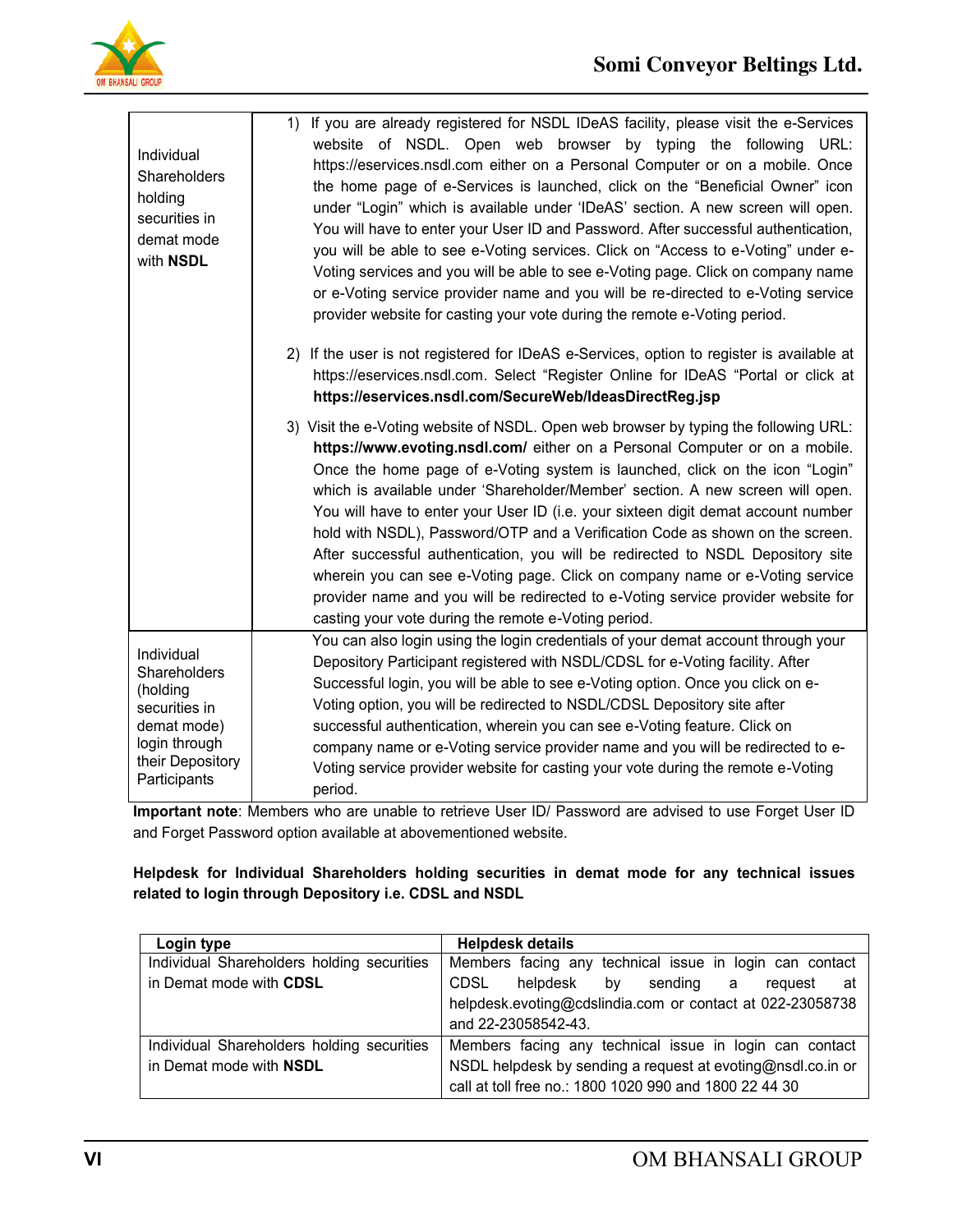

#### (v) Login method for e-Voting for **shareholders other than individual shareholders holding in demat form & physical shareholders.**

- a. The Shareholders should Log on to the e-voting website http://www.evotingindia.com
- b. Click on "Shareholders" tab.
- c. Now Enter your User ID
	- i. For CDSL: 16 digits beneficiary ID,
	- ii. For CDSL: 16 digits beneficiary ID,
	- iii. For NSDL: 8 Character DP ID followed by 8 Digits Client ID,
	- iv. Members holding shares in Physical Form should enter Folio Number registered with the Company.
- d. Next enter the Image Verification as displayed and Click on "Login".
- e. If you are holding shares in demat form and had logged on to www.evotingindia.com and voted on an earlier voting of any company, then your existing password is to be used.
- (vi) IF YOU ARE A FIRST TIME USER FOLLOW THE STEPS GIVEN BELOW FOR LOGIN:

|                                             | For Members holding shares in Demat<br>Form                                                                                                                                                                                                                                                                                                                                                                                                                                                                                                                                                                                                                                | For Members holding shares in Physical<br><b>Form</b>                               |  |
|---------------------------------------------|----------------------------------------------------------------------------------------------------------------------------------------------------------------------------------------------------------------------------------------------------------------------------------------------------------------------------------------------------------------------------------------------------------------------------------------------------------------------------------------------------------------------------------------------------------------------------------------------------------------------------------------------------------------------------|-------------------------------------------------------------------------------------|--|
| USER ID                                     | For NSDL: 8 Character DP ID followed by<br>8 Digits Client ID<br>For CDSL: 16 digits beneficiary ID                                                                                                                                                                                                                                                                                                                                                                                                                                                                                                                                                                        | Folio<br>Number<br>Registered<br>with<br>the<br>Company                             |  |
| Permanent<br>Account<br>Number<br>$(PAN^*)$ | Enter your 10 digit alpha-numeric *PAN issued by Income Tax Department (Applicable<br>for both demat shareholders as well as physical shareholders).<br>Members who have not updated their PAN with the Company/Depository<br>Participant are requested to use the first two letters of their name and last 8<br>digits of the folio number or demat account number in the PAN field.<br>In case folio number is less than 8 digits enter the applicable number of 0's<br>$\bullet$<br>before the number after the first two characters of the name in CAPITAL letters<br>e.g. If your name is Ramesh Kumar with folio number 1 then enter RA00000001<br>in the PAN field. |                                                                                     |  |
| Date<br>οf<br><b>Birth</b><br>(DOB#)        | Enter the DOB as recorded in your demat account or in the Company records for the<br>said demat account or folio in dd/mm/yyyy format.                                                                                                                                                                                                                                                                                                                                                                                                                                                                                                                                     |                                                                                     |  |
| Dividend<br><b>Bank</b>                     | records for the said demat account or folio.                                                                                                                                                                                                                                                                                                                                                                                                                                                                                                                                                                                                                               | Enter the Dividend Bank Details as recorded in your demat account or in the Company |  |
| Details                                     | Please enter the DOB or Dividend Bank Details in order to login. If the details are not<br>recorded with the depository or company please enter the member id / folio number in<br>the Dividend Bank details field as mentioned in the PAN column above                                                                                                                                                                                                                                                                                                                                                                                                                    |                                                                                     |  |

# Please enter the DOB or Dividend Bank Details in order to login. If the details are not recorded with the Company / Depository Participant, please enter the client id / folio number in the Dividend Bank details field.

- (vii) After entering these details appropriately, click on SUBMIT" tab.
- (viii) Members holding shares in physical form will then reach directly to the Company selection screen. However, members holding shares in demat form will now reach "Password Creation" menu wherein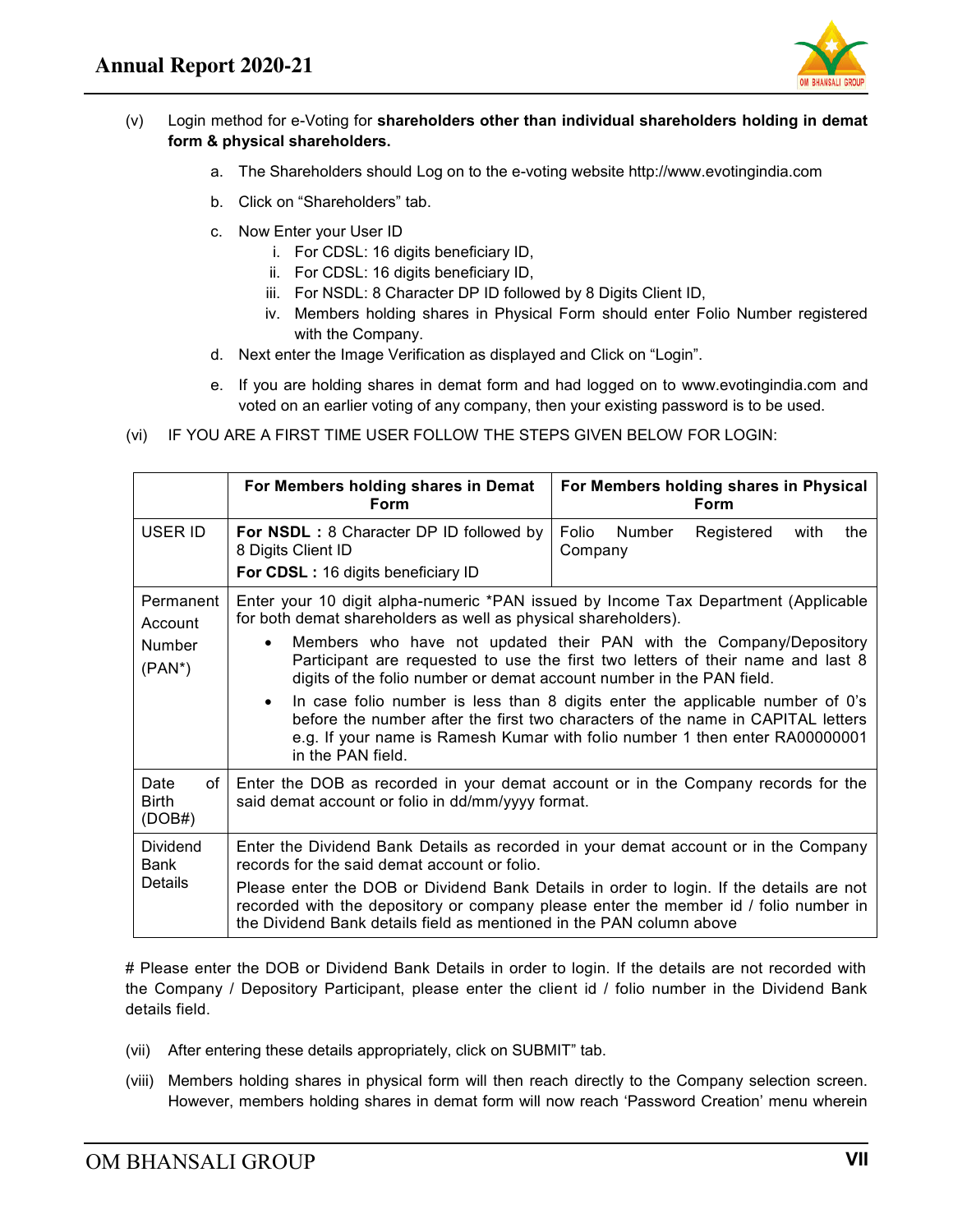

they are required to mandatorily enter their login password in the new password field. Kindly note that this password is to be also used by the demat holders for voting for resolutions of any other company on which they are eligible to vote, provided that company opts for e-voting through CDSL platform. It is strongly recommended not to share your password with any other person and take utmost care to keep your password confidential.

- (ix) For Members holding shares in physical form, the details can be used only for e-voting on the resolutions contained in this Notice.
- (x) Click on the Electronic Voting Sequence Number (EVSN) of SOMI CONVEYOR BELTINGS LIMITED to vote.
- (xi) On the voting page, you will see "RESOLUTION DESCRIPTION" and against the same the option "YES/NO" for voting. Select the option YES or NO as desired. The option YES implies that you assent to the Resolution and option NO implies that you dissent to the Resolution.
- (xii) Click on the "RESOLUTIONS FILE LINK" if you wish to view the entire Resolution details.
- (xiii) After selecting the resolution you have decided to vote on, click on "SUBMIT". A confirmation box will be displayed. If you wish to confirm your vote, click on "OK", else to change your vote, click on "CANCEL" and accordingly modify your vote.
- (xiv) Once you "CONFIRM" your vote on the resolution, you will not be allowed to modify your vote.
- (xv) You can also take out print of the voting done by you by clicking on "Click here to print" option on the Voting page.
- (xvi) If Demat account holder has forgotten the changed password then Enter the User ID and the image verification code and click on Forgot Password & enter the details as prompted by the system.

#### **(xvii) Note for Non-Individual Shareholders and Custodians:**

- a) Institutional shareholders (i.e. other than Individuals, HUF, NRI etc.) are required to log on to https://www.evotingindia.com and register themselves as Corporates.
- b) Institutional shareholders should submit a scanned copy of the Registration Form bearing the stamp and sign of the entity to helpdesk.evoting@cdslindia.com.
- c) After receiving the login details they have to create a user who would be able to link the account(s) which they wish to vote on.
- d) The list of accounts should be mailed to helpdesk.evoting@cdslindia.com and on approval of the accounts they would be able to cast their vote.
- e) Institutional shareholders should upload a scanned copy of the Board Resolution and Power of Attorney (POA) which they have issued in favour of the Custodian. if any, in PDF Format in the system for the scrutinizer to verify the same.
- f) Alternatively Non Individual shareholders are required to send the relevant Board Resolution/ Authority letter etc. together with attested specimen signature of the duly authorized signatory who are authorized to vote, to the Scrutinizer and to the Company at the email address cmd@somiconveyor.com, if they have voted from individual tab & not uploaded same in the CDSL e-voting system for the scrutinizer to verify the same.
- (xviii) In case you have any queries or issues regarding e-voting you may refer the Frequently Asked Questions ("FAQs") and e-voting manual available at www.evotingindia.com,under help section or write an email to helpdesk.evoting@cdslindia.com.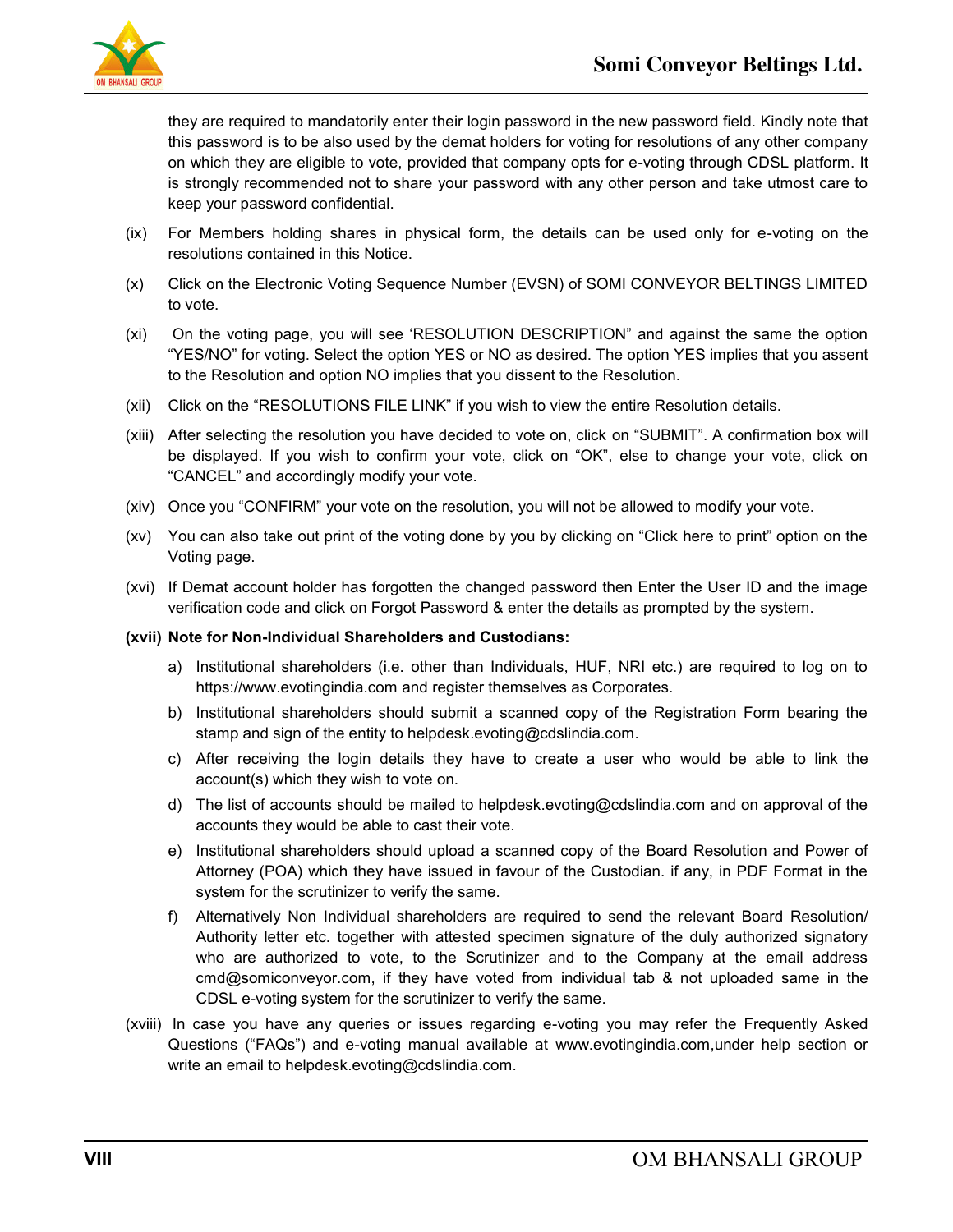

- 23. The Board of Directors of the Company has appointed Mr. Avijit Vasu (ACS: 37968; PCS: 14198)Practising Company Secretary, to act as the Scrutinizer to scrutinize the Polling taking place at annual general meeting. He has communicated his willingness to be appointed and will be available for same purpose.
- 24. The Board of Directors of the Company has appointed Mrs. Ira Baxi (FCS: 5456; PCS: 4712), Practising Company Secretary for remote e-voting process in a fair and transparent manner and she has communicated her willingness to be appointed and will be available for same purpose.
- 25. The Scrutinizer shall immediately after the conclusion of voting at the general meeting, first count the votes cast at the meeting, thereafter unblock the votes cast through remote e-voting in the presence of at least two (2) witnesses not in the employment of the Company and make, not later than three (3) days of conclusion of the meeting, a consolidated Scrutinizer"s Report of the total votes cast in favor or against, if any, to the Chairman of the Company who shall countersign the same and declare the result of the voting forthwith.
- 26. The Results shall be declared after the receipt of the Scrutinizer's Report from conclusion of the AGM of the Company. The Results declared along with the Scrutinizer's Report shall be placed on the Company's website www.somiinvestor.com.The results shall also be immediately forwarded to the stock exchanges BSE Limited and NSE of India Limited.

#### 27. **PROCESS FOR THOSE SHAREHOLDERS WHOSE EMAIL/MOBILE NO. ARE NOT REGISTERED WITH THE COMPANY/DEPOSITORIES.**

- a) For Physical shareholders- please provide necessary details like Folio No., Name of shareholder, scanned copy of the share certificate (front and back), PAN (self-attested scanned copy of PAN card), AADHAR (self-attested scanned copy of Aadhar Card) by email to Company/RTA email id.
- b) For Demat shareholders Please update your email id & mobile no. with your respective Depository Participant (DP)
- c) For Individual Demat shareholders Please update your email id & mobile no. with your respective Depository Participant (DP) which is mandatory while e-Voting through Depository.

If you have any queries or issues regarding attending AGM & e-Voting from the CDSL e-Voting System, you can write an email to helpdesk.evoting@cdslindia.com or contact at 022- 23058738 and 022- 23058542/43.

All grievances connected with the facility for voting by electronic means may be addressed to Mr. Rakesh Dalvi, Sr. Manager, (CDSL, ) Central Depository Services (India) Limited, A Wing, 25th Floor, Marathon Futurex, Mafatlal Mill Compounds, N M Joshi Marg, Lower Parel (East), Mumbai - 400013 or send an email to helpdesk.evoting@cdslindia.com or call on 022-23058542/43.

- 28. To ensure correct identity of the members for the smooth conduct of the Annual General Meeting, each Member and Proxy Holder attending the meeting is requested to bring with him/her an appropriate photo ID document like a Driving License, Aadhaar Card, Passport or Voter ID Card.
- 29. As per section 118(10) of the Companies Act, 2013, read with the Secretarial Standard 2 on General Meetings issued by Institute of Company Secretaries of India, "No gifts, gift coupons or cash in lieu of gifts shall be distributed to members in connection with the meeting".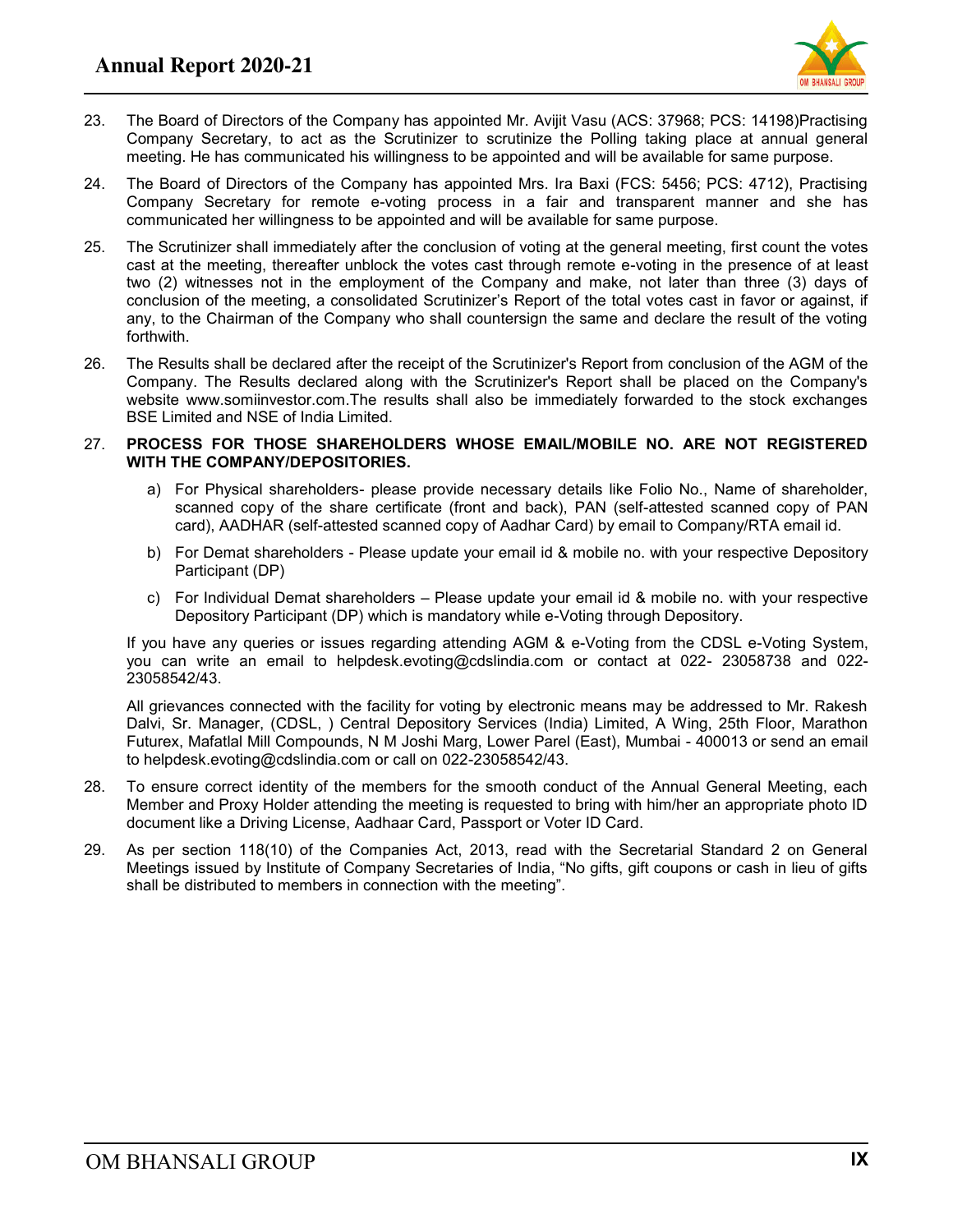



BY ORDER OF THE BOARD



Place: Jodhpur **(AMIT BAXI)** 

### **Registered Office**

4F-15, "Oliver House" New Power House Road Jodhpur-342 003 CIN: L25192RJ2000PLC016480 Website: www.somiinvestor.com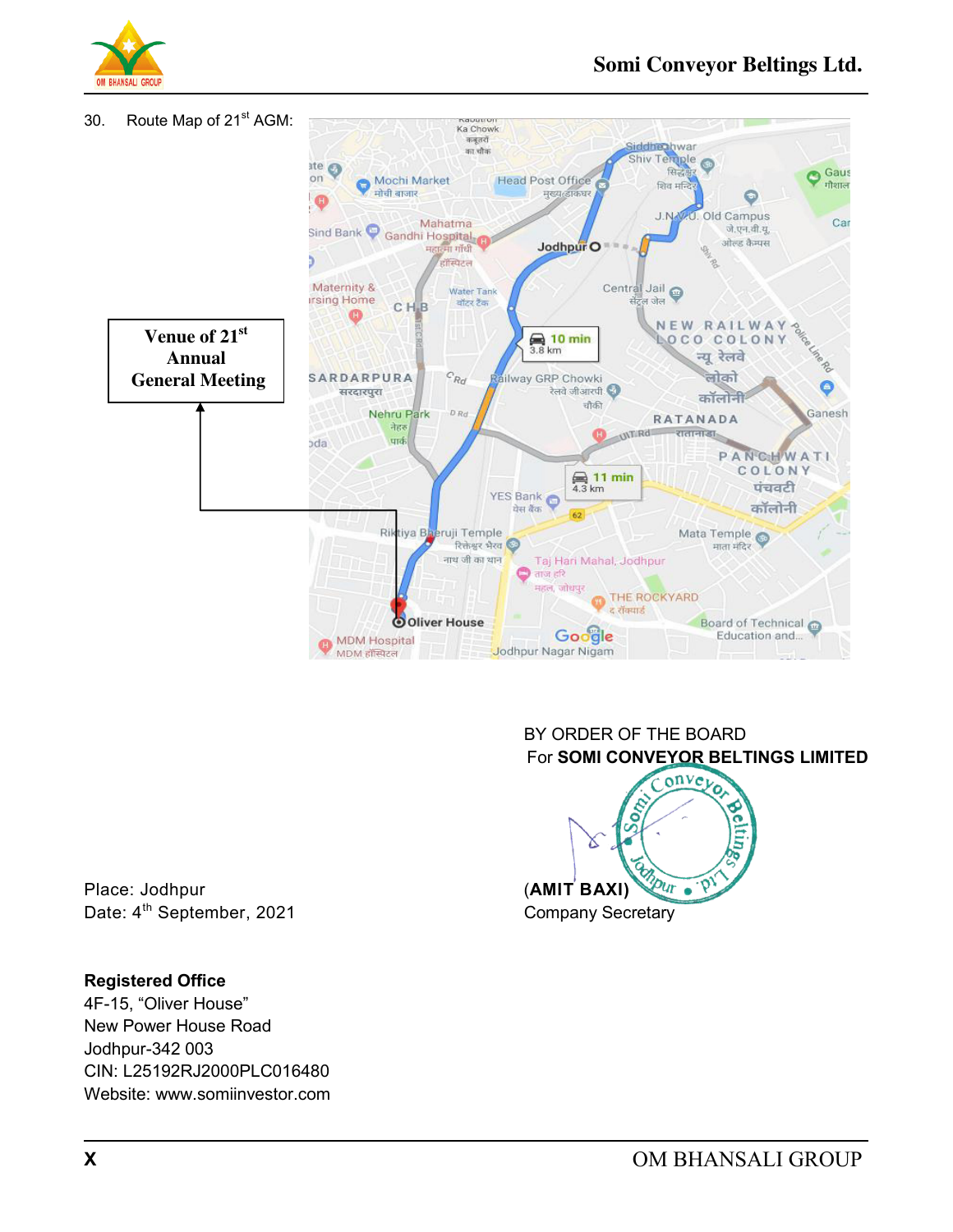

# **Explanatory Statement Pursuant to Section 102 (1) of the Companies Act, 2013**

As required by Section 102 (1) of the Companies Act, 2013, the following Explanatory Statement sets out all material facts relating to the business mentioned under item no. 2 of the accompanying notice dated 4<sup>th</sup> September, 2021:

## *Item No. 2*

Pursuant to the provisions of Section 149(1) and Section 161(1) of the Companies Act, 2013 and the Articles of Association of the Company, the Board of Directors of the Company appointed, Mr. Santosh Kumar Joshi (DIN: [08950339\)](https://www.mca.gov.in/mcafoportal/companyLLPMasterData.do) as an Additional Director (Non-Executive Independent) of the Company with effect from 22<sup>nd</sup> February, 2021 and who will hold office up to the ensuing Annual General Meeting.

The Company has received a notice in writing from a member under Section 160 of the Companies Act, 2013 proposing the candidature of Mr. Santosh Kumar Joshi for the office of Independent Director of the Company for the period of five years w.e.f. 22.02.2021.

Mr. Santosh Kumar Joshi is not disqualified from being appointed as a Director in terms of Section 164 of the Companies Act, 2013 and has given his consent to act as a Director.

Section 149 of the Companies Act, 2013 inter alia stipulates the criteria of independence, to whom a company should propose to appoint an independent director on its Board. As per the said Section 149, an independent director can hold office for a term up to 5 (five) consecutive years on the Board of a company and he shall not be included in the total number of directors for retirement by rotation.

The Company has received a declaration from Mr. Santosh Kumar Joshi that he meets with the criteria of independence as prescribed both under sub-section (6) of Section 149 of the Act and under SEBI (LODR) Regulations, 2015. Mr. Santosh Kumar Joshi possesses appropriate skills and knowledge; inter alia, in the field of Business Economics.

In the opinion of the Board, Mr. Santosh Kumar Joshi fulfills the conditions for his appointment as an Independent Director as specified in the Act and the Listing Agreement. Mr. Santosh Kumar Joshi is independent of the management.

Brief resume of Mr. Santosh Kumar Joshi, nature of his expertise in specific functional areas and names of companies in which he holds directorships, memberships/ chairmanships of Board Committees, shareholding and relationships between directors inter-se as stipulated under SEBI (LODR) Regulations, 2015, are provided in the Appendix to the Notice of AGM.

Keeping in view his expertise and knowledge, it will be in the interest of the Company that Mr. Santosh Kumar Joshi is appointed as an Independent Director.

This statement may also be regarded as the necessary disclosure under Regulation 36 (3) of SEBI (LODR) Regulations, 2015 and applicable Secretarial Standards.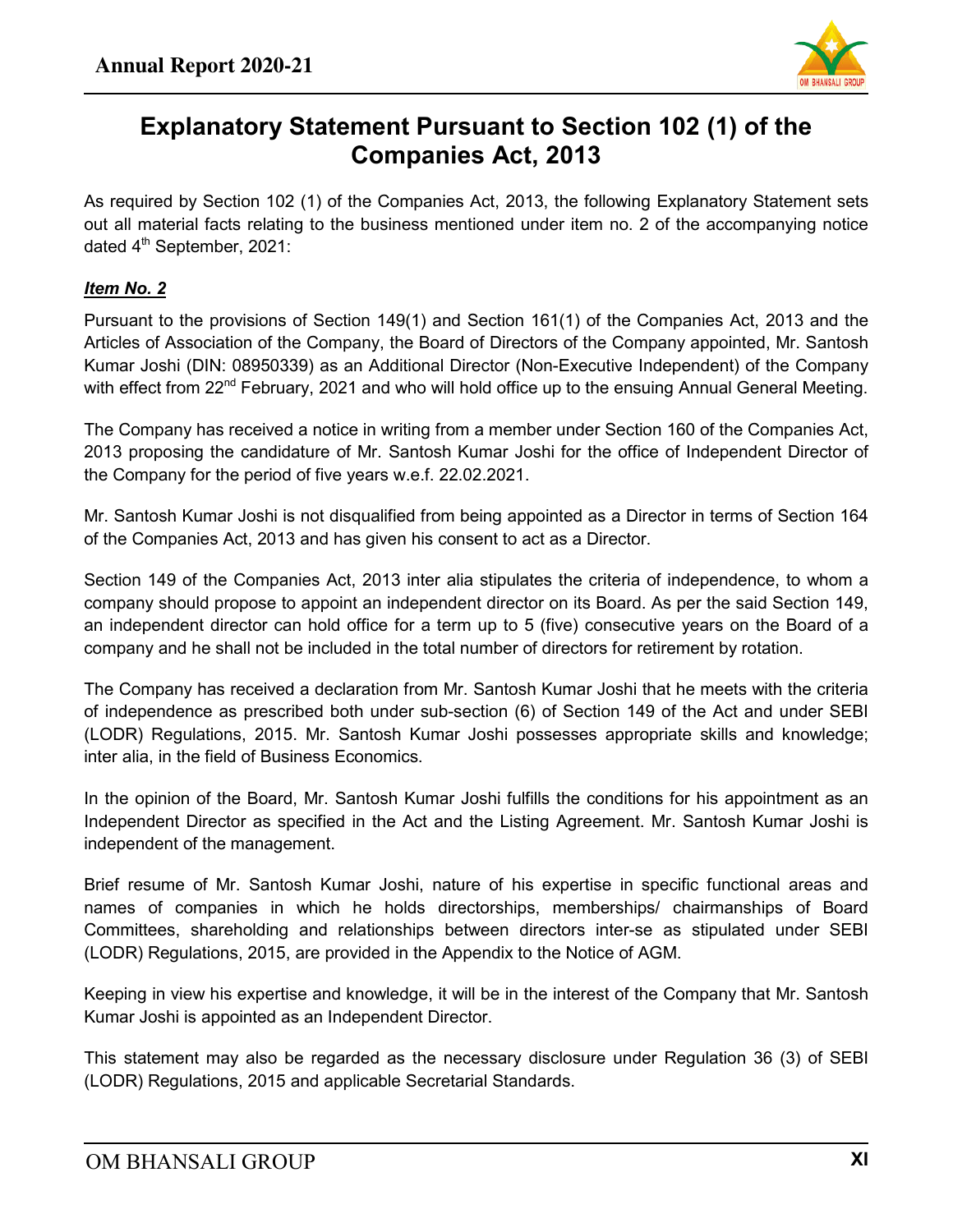

No Director, Key Managerial Person or their relatives, except Mr. Santosh Kumar Joshi, to whom the resolution relates, is concerned or interested financially or otherwise in the resolution.

Documents relating to appointment of Mr. Santosh Kumar Joshi as an Independent Director are available for inspection by members on any working days between 11.00 a.m. and 4.00 p.m. at the registered office of the Company.

The Board of Directors accordingly recommends the resolution set forth in Item No. 2 for the approval of the Members.

> BY ORDER OF THE BOARD For **SOMI CONVEYOR BELTINGS LIMITED**



Place: Jodhpur **Contract Contract Contract CONIT BAXI** Date: 4<sup>th</sup> September, 2021 Company Secretary

**Registered Office**  4F-15, "Oliver House" New Power House Road Jodhpur-342 003 CIN: L25192RJ2000PLC016480 Website: www.somiinvestor.com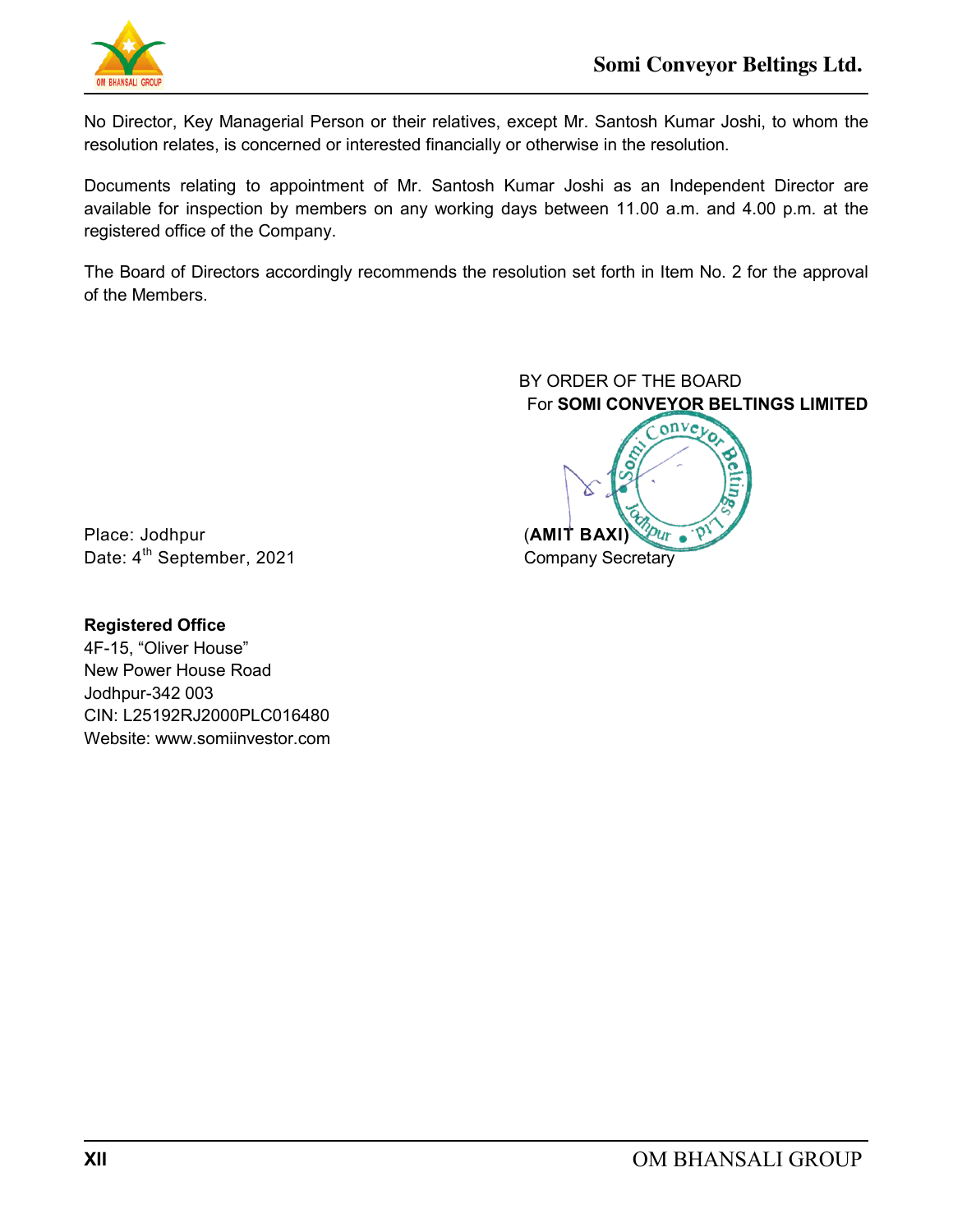

## **APPENDIX TO ANNUAL GENERAL MEETING NOTICE**

*Particulars and additional information of the directors seeking appointment/re-appointment pursuant to Regulation 36(3) of the Listing Regulations and in terms of Secretarial Standards on General Meetings (SS-2):* 

| <b>Name of Director</b>                                       | Mr. Santosh Kumar Joshi                      |  |  |
|---------------------------------------------------------------|----------------------------------------------|--|--|
| <b>Director Identification Number (DIN)</b>                   | 08950339                                     |  |  |
| Date of Birth and Age                                         | $30-01-1974-47$ Years                        |  |  |
| Date of first appointment on the Board                        | $22 - 02 - 2021$                             |  |  |
| Qualifications                                                | M.Com & B.Ed in Economics                    |  |  |
| Brief resume, experience and Nature of expertise in specific  | 26 years of Experience in field of           |  |  |
| functional areas.                                             | Accountancy and Economics                    |  |  |
| Directorships held in other Listed Companies                  | <b>NIL</b>                                   |  |  |
| <b>Membership of Board Committees in other Public Limited</b> | <b>NIL</b>                                   |  |  |
| <b>Companies</b>                                              |                                              |  |  |
| <b>Shareholding in the Company</b>                            | <b>NIL</b>                                   |  |  |
| Relationship with other Directors, Manager and other Key      | Not related to any of the other Directors or |  |  |
| <b>Managerial Personnel of the Company</b>                    | KMPs of the Company.                         |  |  |
| <b>Other Information</b>                                      | Independent & Non-Executive Director         |  |  |
| <b>Remarks</b>                                                | Appointment as an Independent Director       |  |  |
|                                                               | (First Term) for the period of five years.   |  |  |

#### BY ORDER OF THE BOARD For **SOMI CONVEYOR BELTINGS LIMITED**



Date:  $4^{\text{th}}$  September, 2021 Company Secretary **Registered Office**  4F-15, "Oliver House" New Power House Road Jodhpur-342 003 CIN: L25192RJ2000PLC016480 Website: www.somiinvestor.com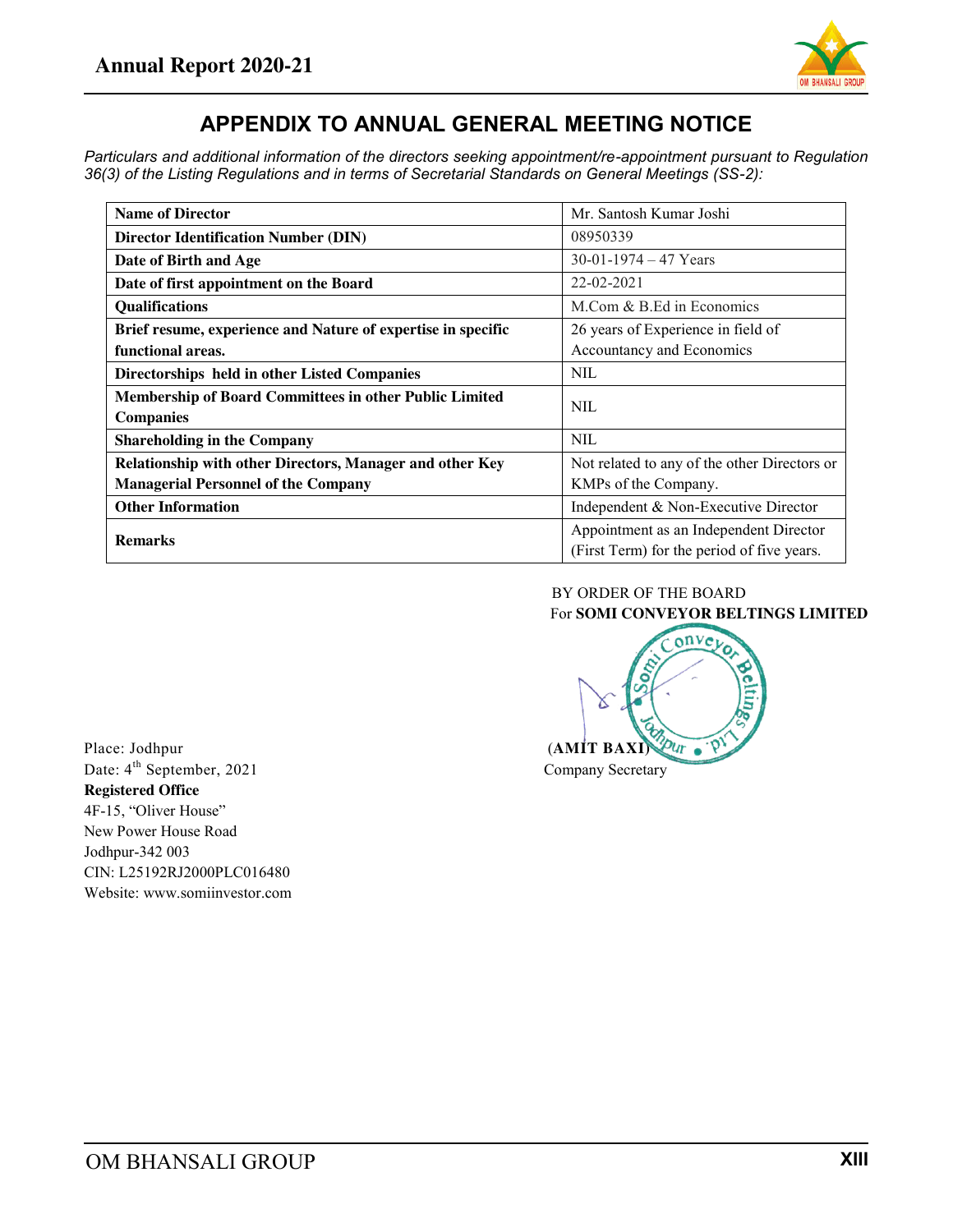

| <b>SOMI CONVEYOR BELTINGS LIMITED</b><br>Registered Office: 4 F-15 "Oliver House", New Power House Road, Jodhpur - 342003<br>CIN: L25192RJ2000PLC016480, Website: www.somiinvestor.com, Ph. No.: 0291-2765400 to 09                                                                                                                                                                     |                                                                                                                                                                     |                                                                                    |  |                                |
|-----------------------------------------------------------------------------------------------------------------------------------------------------------------------------------------------------------------------------------------------------------------------------------------------------------------------------------------------------------------------------------------|---------------------------------------------------------------------------------------------------------------------------------------------------------------------|------------------------------------------------------------------------------------|--|--------------------------------|
|                                                                                                                                                                                                                                                                                                                                                                                         | (Pursuant to Section 105(6) of the Companies Act, 2013 and Rule 19(3) of the Companies<br>21 <sup>ST</sup> ANNUAL GENERAL MEETING, 30 <sup>TH</sup> SEPTEMBER, 2021 | <b>PROXY FORM</b><br>[FORM MGT-11]<br>(Management and Administration) Rules, 2014) |  |                                |
| CIN: L25192RJ2000PLC016480<br>Name of the company: SOMI CONVEYOR BELTINGS LIMITED<br>Registered office: 4F-15, Oliver House, New Power House Road, Jodhpur                                                                                                                                                                                                                              |                                                                                                                                                                     |                                                                                    |  |                                |
| Name of the member (s):<br>Registered address:<br>E-mail Id:<br>Folio No/ Client Id:<br>DP ID:                                                                                                                                                                                                                                                                                          |                                                                                                                                                                     |                                                                                    |  |                                |
| I/We, being the member (s) of  shares of the above named company, hereby appoint                                                                                                                                                                                                                                                                                                        |                                                                                                                                                                     |                                                                                    |  |                                |
|                                                                                                                                                                                                                                                                                                                                                                                         |                                                                                                                                                                     |                                                                                    |  |                                |
|                                                                                                                                                                                                                                                                                                                                                                                         |                                                                                                                                                                     |                                                                                    |  |                                |
|                                                                                                                                                                                                                                                                                                                                                                                         |                                                                                                                                                                     |                                                                                    |  |                                |
|                                                                                                                                                                                                                                                                                                                                                                                         |                                                                                                                                                                     |                                                                                    |  |                                |
|                                                                                                                                                                                                                                                                                                                                                                                         |                                                                                                                                                                     |                                                                                    |  |                                |
| as my/ our proxy to attend and vote (on a poll) for me/us and on my/our behalf at the TWENTY FIRST ANNUAL GENERAL<br>MEETING of the company, to be held on the Thursday 30 <sup>th</sup> day of September, 2021 at 11:30 A.M. at 4F-15, "Oliver House"<br>New Power House Road, Jodhpur-342003 and at any adjournment thereof in respect of such resolutions as are indicated<br>below: |                                                                                                                                                                     |                                                                                    |  |                                |
| <b>ORDINARY BUSINESS</b>                                                                                                                                                                                                                                                                                                                                                                |                                                                                                                                                                     |                                                                                    |  |                                |
| 1. Adoption of Audited Financial Statements for the Year ended 31 <sup>st</sup> March, 2021, Auditors' and Directors' Report thereon.                                                                                                                                                                                                                                                   |                                                                                                                                                                     |                                                                                    |  |                                |
| <b>SPECIAL BUSINESS</b>                                                                                                                                                                                                                                                                                                                                                                 |                                                                                                                                                                     |                                                                                    |  |                                |
| 2. Appointment of Mr. Santosh Kumar Joshi as an Independent Director for First Term of 5 Years.                                                                                                                                                                                                                                                                                         |                                                                                                                                                                     |                                                                                    |  |                                |
| Signed this                                                                                                                                                                                                                                                                                                                                                                             | day of  20                                                                                                                                                          |                                                                                    |  |                                |
| Signature of shareholder ___________________<br>Signature of Proxy holder(s) ______________                                                                                                                                                                                                                                                                                             |                                                                                                                                                                     |                                                                                    |  | Affix Rs.1<br>Revenue<br>Stamp |
| Note: This form of proxy in order to be effective should be duly completed and deposited at the Registered Office<br>of the Company, not less than 48 hours before the commencement of the Meeting.                                                                                                                                                                                     |                                                                                                                                                                     |                                                                                    |  |                                |